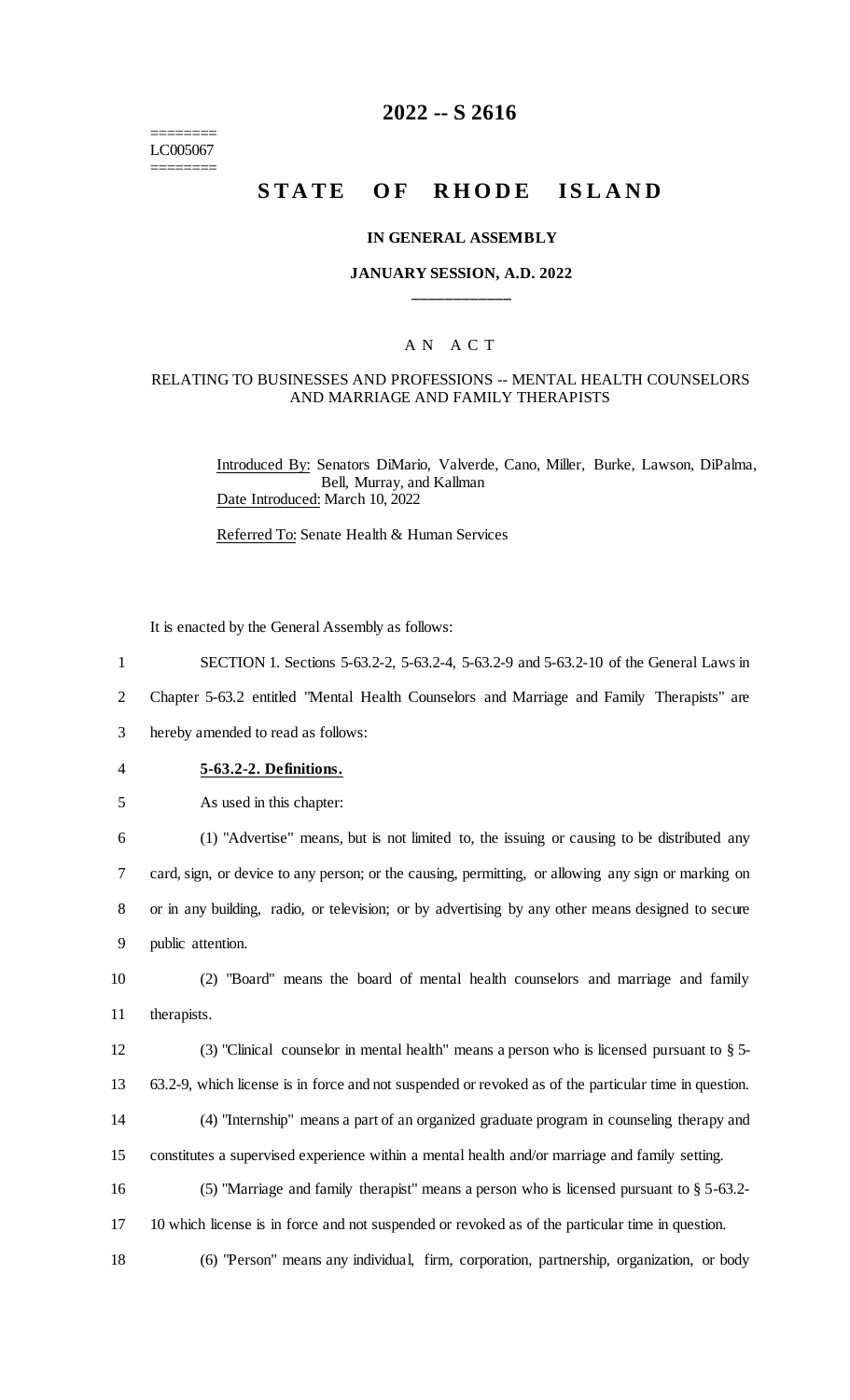politic.

 (7) "Practice of clinical mental health counseling" means the rendering of professional services to individuals, families, or groups for monetary compensation. These professional services include:

 (i) Applying the principles, methods, and theories of counseling and/or psychotherapeutic techniques to define goals and develop a treatment plan of action aimed toward the prevention, treatment, and resolution of social, mental, and emotional dysfunction and intra or interpersonal disorders in persons diagnosed at intake as non-psychotic and not presenting medical problems; and

 (ii) Engaging in psychotherapy of a nonmedical nature, utilizing supervision when appropriate, and making referrals to other psychiatric, psychological, or medical resources when the person is diagnosed as psychotic or presenting a medical problem.

 (8) "Practice of marriage and family therapy" means the rendering of professional services to individuals, family groups, couples, or organizations for monetary compensation. These professional services include applying principles, methods, and therapeutic techniques for the purpose of resolving emotional conflicts; modifying perceptions and behavior; enhancing communications and understanding among all family members; and the prevention of family and individual crisis. Individual marriage and family therapists shall also engage in psychotherapy of a nonmedical and non-psychotic nature with appropriate referrals to psychiatric resources.

 (9) "Practicum" means a part of an organized graduate program in counseling therapy and constitutes a supervised experience within the graduate counseling program.

 (10) "Qualified supervision" means the supervision of clinical services in accordance with standards established by the board under the supervision of an individual who has been recognized by the board as an approved supervisor.

 (11) "Recognized educational institution" means any educational institution that grants a bachelor's, master's, or doctoral degree and is recognized by the board of mental health counselors and marriage and family therapists or a recognized postgraduate clinical training program as 28 specified in §§ 5-63.2-9(2) 5-63.2-9 and 5-63.2-10(2) 5-63.2-10.

 (12) "Use a title or description of" means to hold oneself out to the public as having a particular status by means of stating on signs, mailboxes, address plates, stationery, announcements, calling cards, or other instruments of professional identification.

**5-63.2-4. Composition of board -- Appointment, terms, and removal of members.**

 The director of the department of health, with the approval of the governor, shall appoint nine (9) electors as members of the board. Three (3) shall be clinical mental health counselors, at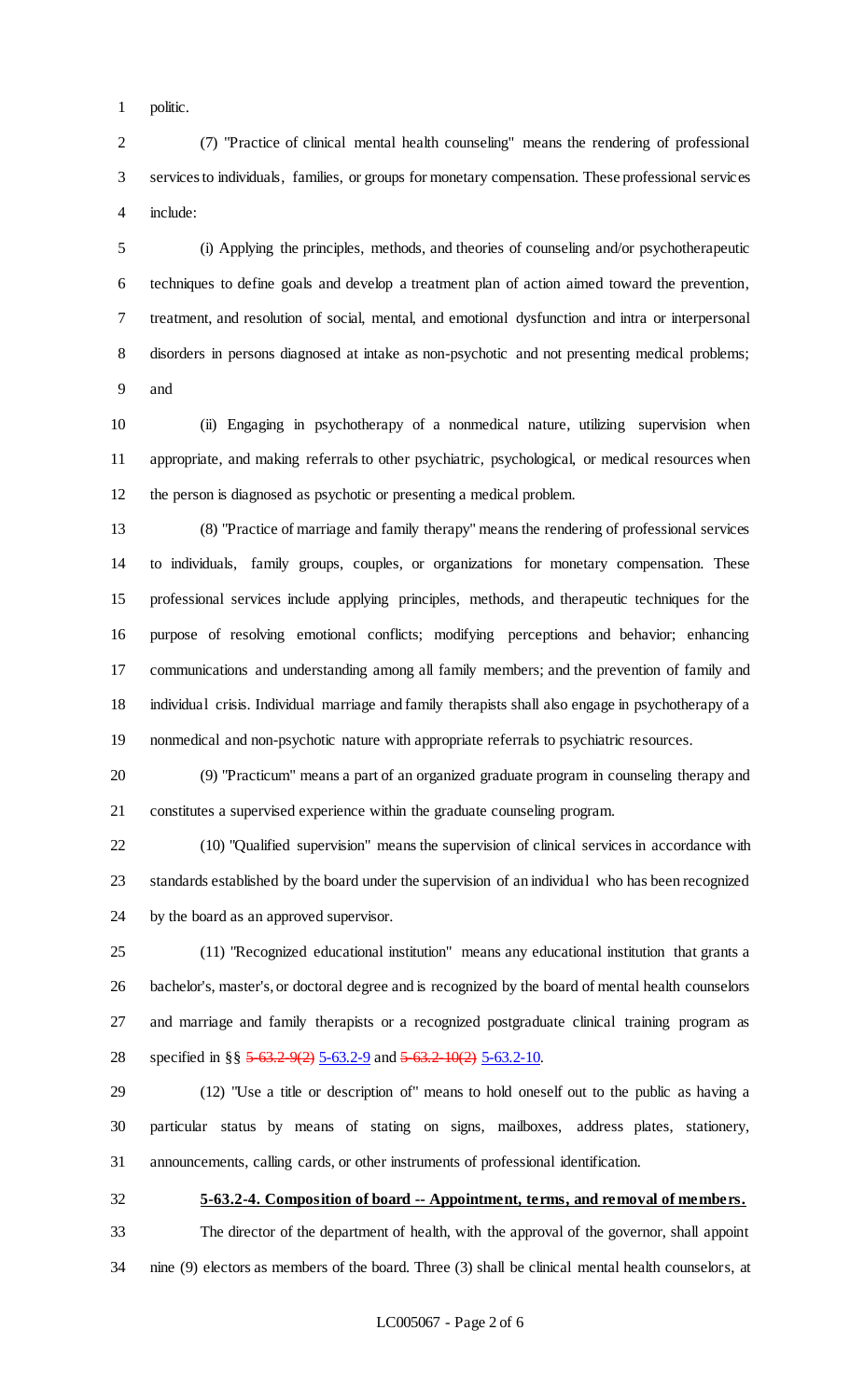1 least two (2) of whom shall meet the qualifications of  $\S 5-63.2-95-63.2-9(b)$  and have at least five (5) years of private practice experience in mental health counseling; three (3) shall be marriage and family therapists, who shall be clinical marriage and family therapists who meet the qualifications 4 of § 5-63.2-10 5-63.2-10(b) and have at least five (5) years of private practice experience in marriage and family therapy; three (3) shall be members of the public. Commencing September 1996, the director of the department of health shall appoint one clinical mental health counselor for one year; one clinical mental health counselor for two (2) years; one clinical mental health counselor for three (3) years; one marriage and family therapist for one year; one marriage and family therapist for two (2) years; one marriage and family therapist for three (3) years; one public member for two (2) years; and two (2) public members for three (3) years. After this, all terms of appointments shall be for three (3) years. In no instance shall a person serve more than six (6) consecutive years on the board.

 **5-63.2-9. Qualifications of licensed clinical mental health counselors Qualifications of licensed clinical mental health counselor associates and licensed clinical mental health counselors.**

- 16 (a) An applicant for licensure shall submit to the board written evidence on forms furnished 17 by the division of professional regulation that the applicant: The department shall issue the appropriate license to applicants who meet the qualifications in this section.
- 19 (1) Prerequisites of a licensed clinical mental health counselor associate. A license as a 20 "licensed clinical mental health counselor associate" shall be issued to an applicant who meets the
- following qualifications:
- 22  $\left(\frac{1}{1}\right)$  Is of good character; and

 $\left( \frac{2}{\text{ii}} \right)$  Has received a graduate degree specializing in counseling/therapy from a college or university accredited by the New England Association of Schools and Colleges, or an equivalent regional accrediting agency, and that has the approval by a cognizable national or regional 26 certifying authority; and

 $\frac{(3)(iii)}{(ii)}$  Has completed sixty (60) semester hours or ninety (90) quarter hours within his or her graduate counseling/therapy program; and

 $(4)(iv)$  Has completed a minimum of twelve (12) semester hours or eighteen (18) quarter hours of supervised practicum and a minimum of one calendar year of supervised internship consisting of twenty (20) hours per week, or its equivalent, with emphasis in mental health counseling supervised by the department within the college or university granting the requisite degree or by an accredited postgraduate clinical training program recognized by the United States 34 Department of Education, or education and/or experience that is deemed equivalent by the board;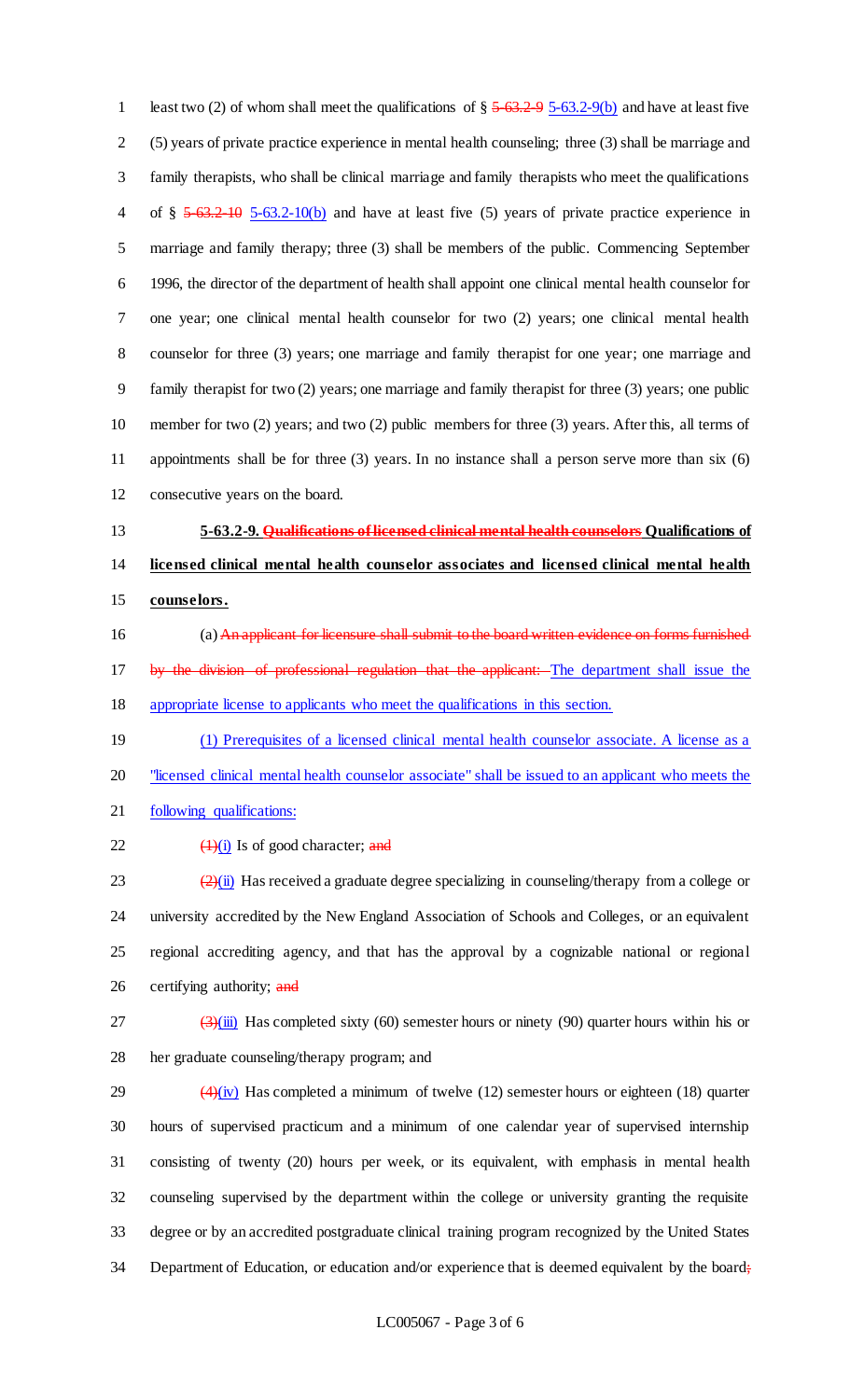- $1$  and .
- 2 (2) Prerequisites of licensed clinical mental health counselor: A license as a "licensed 3 clinical mental health counselor" shall be issued to an applicant who meets the following 4 qualifications: 5 (i) Is licensed under this chapter as a licensed mental health counselor associate; 6  $\frac{5}{\text{(i)}}$  Has completed a minimum of two (2) years of relevant postgraduate experience, 7 including at least two thousand (2,000) hours of direct client contact offering clinical or counseling 8 or therapy services with emphasis in mental health counseling subsequent to being awarded a 9 master's degree, certificate of advanced graduate study, or doctorate; and 10  $\left(\frac{\Theta(\text{iii})}{\Theta(\text{iv})}\right)$  Has a minimum of one hundred (100) hours of post-degree supervised case work 11 spread over a two-year (2) period; provided, that the supervision was provided by a person who, at 12 the time of rendering the supervision, was recognized by the board as an approved supervisor; and 13  $(7)(iv)$  Has passed, to the satisfaction of the board, an examination conducted by it to 14 determine the applicant's qualification for licensure as a clinical mental health counselor or is 15 applying for licensure under the provisions of § 5-63.2-15. 16 (b) A candidate shall be held to have qualified for licensure as a clinical mental health 17 counsel associate, or a clinical mental health counselor upon the affirmative vote of at least four 18 (4) members of the board, two (2) of whom must be mental health counselors on the board. 19 **5-63.2-10. Qualifications of licensed marriage and family therapists Qualifications of**  20 **licensed marriage and family therapist associates and licensed marriage and family**  21 **therapists.** 22 (a) An applicant for licensure shall submit to the board written evidence on forms furnished 23 by the division of professional regulation that the applicant: The department shall issue the 24 appropriate license to applicants who meet the qualifications of this section. 25 (1) Prerequisites of a licensed marriage and family therapist associate. A license as a 26 "licensed marriage and family therapist associate" shall be issued to an applicant who meets the 27 following qualifications: 28  $\left(\frac{1}{1}\right)$  Is of good character; and 29  $\frac{(2)(i)}{2}$  Has completed a graduate degree program specializing in marital and family therapy 30 from a college or university accredited by the New England Association of Schools and Colleges, 31 or an equivalent regional accreditation agency; and 32  $\left(\frac{3}{\text{iii}}\right)$  Has completed sixty (60) semester hours or ninety (90) quarter hours within his or 33 her graduate degree program specializing in marital and family therapy; and 34  $\left(4\right)\left(\frac{iv}{v}\right)$  Has completed a minimum of twelve (12) semester hours or eighteen (18) quarter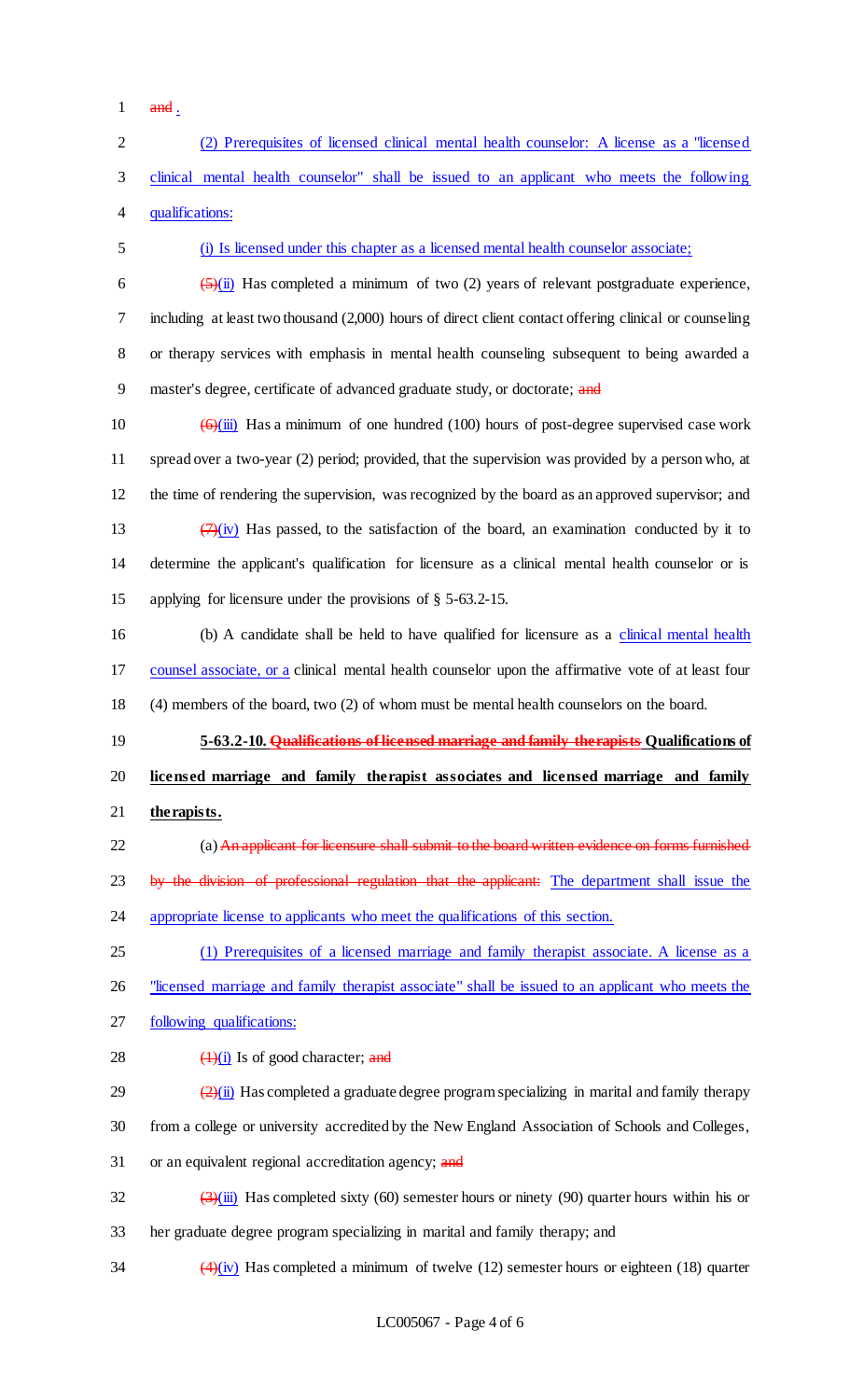hours of supervised practicum and a one-calendar year of supervised internship consisting of twenty (20) hours per week, or its equivalent, with emphasis in marriage and family therapy supervised by the department within the college or university granting the requisite degree or by an accredited postgraduate clinical training program, approved by the commission on accreditation for marriage and family therapy education recognized by the United States department of education, or 6 education and/or experience that is deemed equivalent by the board; and  $\frac{1}{2}$ 

7 (2) Prerequisites of a licensed marriage and family therapist. A license as a licensed 8 marriage and family therapist shall be issued to an applicant who meets the following 9 qualifications:

 $\left(\frac{5}{1}\right)$  Has had a minimum of two (2) years of relevant postgraduate experience, including at least two thousand (2,000) hours of direct client contact offering clinical or counseling or therapy services with emphasis in marriage and family therapy subsequent to being awarded a master's 13 degree or doctorate; and

14  $\left(\frac{\Theta(\mathbf{i})}{\Theta(\mathbf{i})}\right)$  Has had a minimum of one hundred (100) hours of post-degree supervised case work 15 spread over two years (2); provided, that the supervision was provided by a person who, at the time 16 of rendering the supervision, was recognized by the board as an approved supervisor; and

17  $(7)(iii)$  Has passed to the satisfaction of the board an examination conducted by it to 18 determine the applicant's qualifications for licensure as a marriage and family therapist or is 19 applying for licensure under the provisions of § 5-63.2-15.

20 (b) A candidate shall be qualified for licensure as a marriage and family therapist associate, 21 or a marriage and family therapist upon the affirmative vote of at least four (4) members of the 22 board, two (2) of whom must be marriage and family therapists on the board.

23 SECTION 2. This act shall take effect upon passage.

======== LC005067 ========